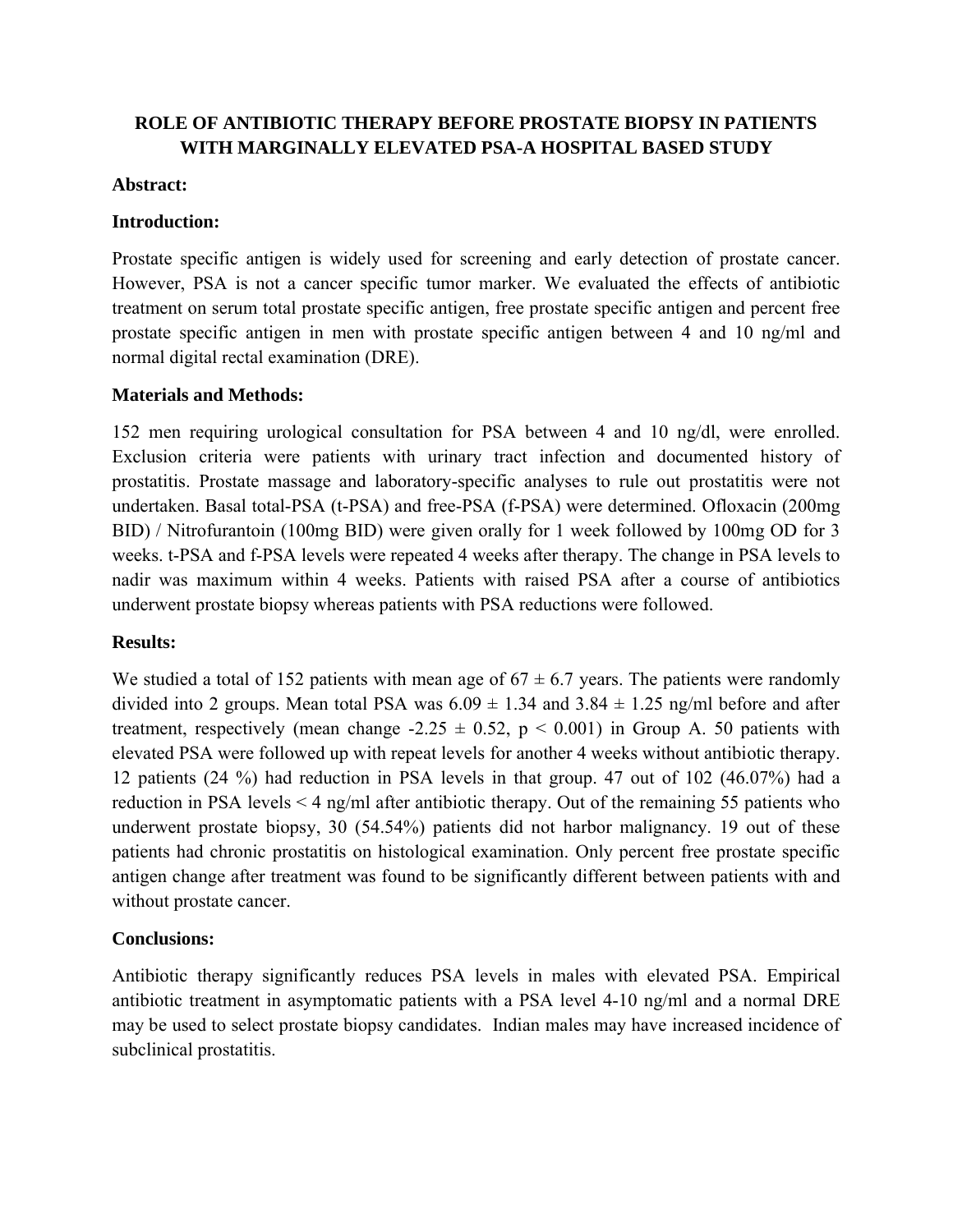## **Introduction:**

Disruption of the natural anatomic and physiologic barriers between the prostatic milieu and the bloodstream is an important factor determining increased serum prostate-specific antigen (PSA) levels. Inflammation alters prostatic duct integrity causing PSA leakage from the acini and ductal lumina.

In 1989, Dalton was the first to report total PSA elevation in acute prostatitis. (1) Many experimental and clinical studies suggest a correlation between acute and chronic prostatitis and increased serum PSA levels. (2, 3) Subclinical inflammation of the prostate could elevate serum PSA in asymptomatic patients without clinically detectable prostate cancer.

Gerstenbluth and colleagues reported chronic prostatitis as a common finding in radical prostatectomy specimens. (4) In the majority of cases, prostatitis is an incidental pathological finding that causes no clinical symptoms. These patients are categorized by the National Institutes of Health (NIH) into category IV prostatitis (asymptomatic inflammatory prostatitis). It has been suggested that repeating the measurement of PSA in symptomatic men can help avoid unnecessary prostatic biopsy. (5)

Although prostatitis may cause PSA elevation, asymptomatic patients are not routinely screened for this disease before Transrectal biopsy. PSA is widely used for screening and early detection of prostate cancer. However, PSA is not a cancer specific tumor marker, and other physiological and benign conditions such as benign prostatic enlargement and prostatitis in addition to cancer can increase serum PSA and lead to potentially unnecessary biopsy procedures. Studies revealed that only 20% to 30% of men with PSA between 4 and 10 ng/ml will actually have prostate cancer, meaning that the remaining 70% to 80% will undergo unnecessary biopsies. (6) In these patients Benign Prostatic Hyperplasia (BPH), prostatitis and UTI are often given as the more common benign reasons for a high serum PSA level. A combination of history, a Digital Rectal Examination (DRE) and serum PSA level helps to differentiate many of these conditions, but a significant proportion remain indistinguishable. Such men present urologists with a difficult diagnostic dilemma; who needs a biopsy?

Prostate biopsy can be a painful procedure with potentially significant morbidity. A valid goal in management must therefore be to minimize the rate of negative biopsy. Much effort has been directed at differentiating between benign and malignant causes of an elevated serum PSA. The most important of these approaches include PSA density, PSA velocity, free to total PSA ratio and age-specific reference PSA ranges.

The aim of our study was to investigate the possibility of reducing the number of prostate biopsies in patients showing PSA decrease or normalization after antibiotic therapy. We evaluated the effects of antibiotic treatment on serum total prostate specific antigen, free prostate specific antigen and percent free prostate specific antigen in men with prostate specific antigen between 4 and 10 ng/ml and normal digital rectal examination (DRE).This approach could be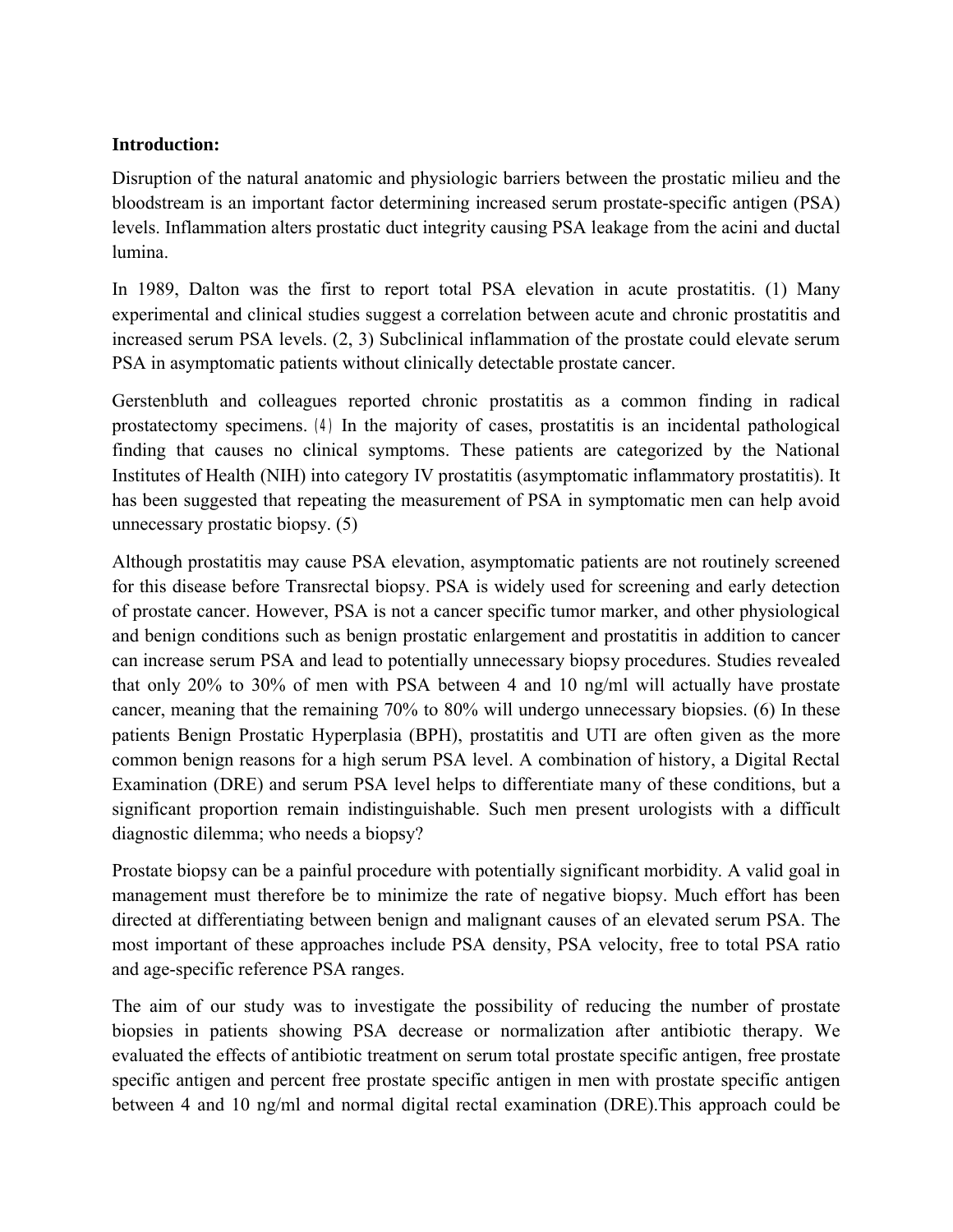useful in patients for whom it is necessary to postpone biopsy and in patients, with previous negative biopsies, willing to avoid biopsy until further PSA increase.

#### **Materials and Methods:**

Between May 2014 to April 2016, men requiring urological consultation having PSA values between 4 and 10 ng/dl, were enrolled. The same qualified urologist performed DREs and it was considered normal if there was no palpable induration, nodule or suspicion of malignancy.

Exclusion criteria were patients with urinalysis evidence of acute urinary tract infection (pyuria and bacteriuria), those with a prior diagnosis of prostate cancer and acute prostatitis, an indwelling catheter or previous prostatic surgery of any nature, recent instrumentation of the genitourinary tract (less than 3 months), any form of hormonal manipulation or a history of allergy to Ofloxacin/nitrofurantoin. A total of 152 men were included in the study. Prostate massage and laboratory-specific analyses to rule out prostatitis were not undertaken. Basal total-PSA (t-PSA) and free-PSA (f-PSA) were determined. Percent free PSA was calculated as the ratio of free PSA-to-total PSASamples were assayed in streptavidin coated tubes by using immunometric assay technique (COBAS® INTEGRA 6000, Roche Diagnostics, Switzerland) based on chemiluminescence method. All samples were analysed in the same laboratory to prevent the variations in measurement. A comprehensive internal quality control programme was followed and results were released after calibrating values between mean ±1SD. This internal quality control analysis was performed daily.

Ofloxacin (200mg BID) / Nitrofurantoin (100mg BID) were given orally for 1 week followed by 100mg OD for 3 weeks. t-PSA and f-PSA levels were repeated 4 weeks after therapy. Patients with raised PSA after a course of antibiotics underwent prostate biopsy whereas patients with PSA reductions were followed. Prostatic biopsy was taken with patient in left lateral decubitus position. Under strict aseptic precautions, biopsy gun was introduced per-rectally and  $10 - 12$ core biopsy was obtained under TRUS guidance. The instrument used for biopsy was BARD® MAX-CORE® Disposable Core Biopsy Instrument (Catalogue Number: MC1820, Gauge size and needle length: 18g (1.2mm) x 20cm (200mm), Length of sample notch: 1.8cm (18mm), Penetration depth: 22mm). Cores obtained from left and right lobes were labelled and sent separately in formalin bottles. Biopsy results were classified as benign or showing cancer

Differences between patients with and without prostate cancer in terms of PSA modifications were analyzed by Student's t test. Comparisons of PSA modifications before and after antibiotic treatment were evaluated by paired t test. ROC curves were used to describe the performance of diagnostics value of PSA modifications. Statistical analysis was done using MedCalc (MedCalc® v 15.4, Belgium) software. A p value less than 0.05 was considered significant.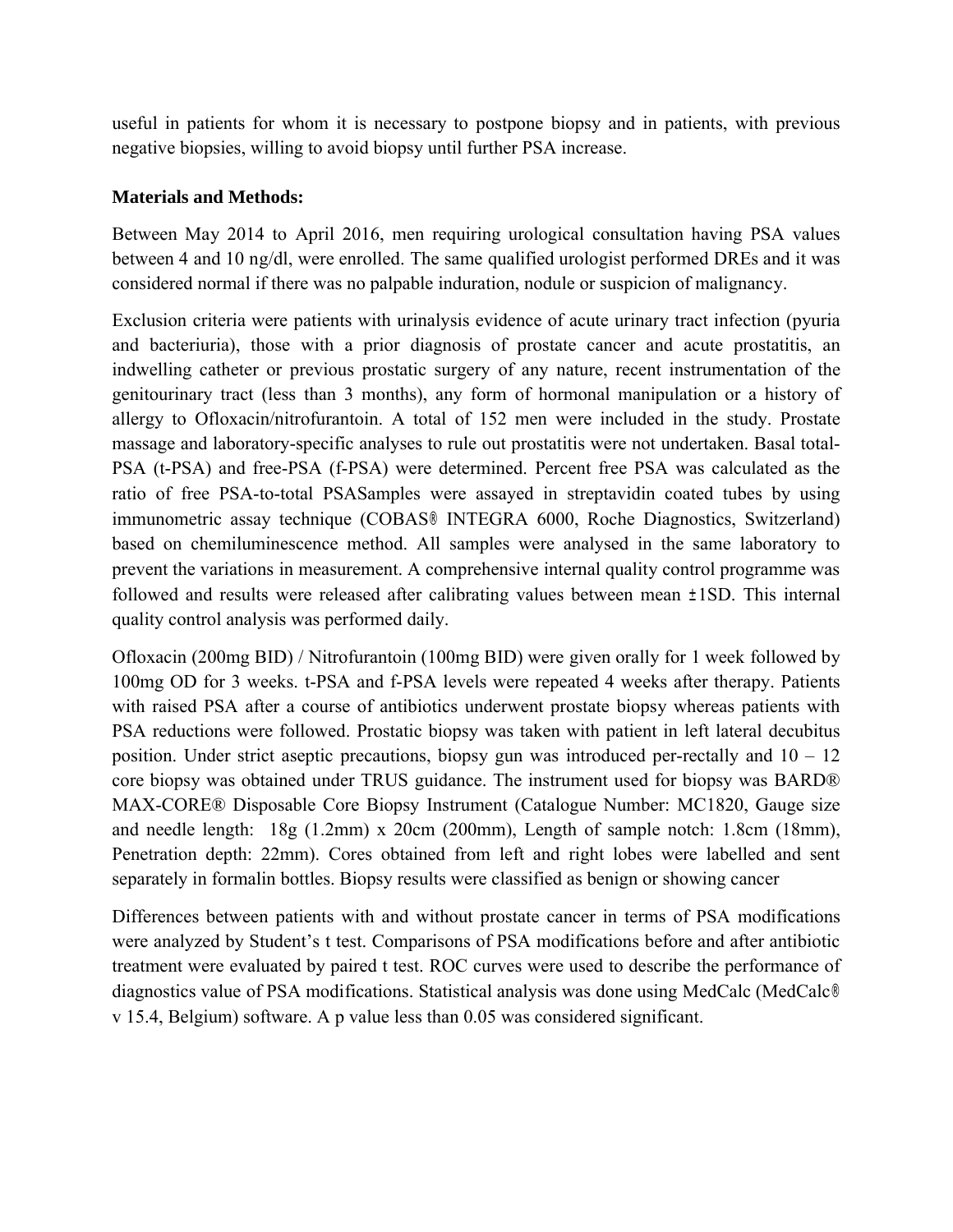## **Results:**

We studied a total of 152 patients with mean age of  $67 \pm 6.7$  years. The patients were divided into 2 groups. 102 patients were given antibiotics and PSA levels were repeated after 4 weeks. In 50 patients PSA levels were repeated after 4 weeks without antibiotic therapy. 47 out of 102 patients in whom antibiotic therapy was given showed a reduction in repeat PSA levels < 4 ng/ml. (46.07%) In the control group, 12 out of 50 patients had reduction in PSA < 4ng/ml.  $(24\%) (p<0.001)$ 

The change in PSA levels in patients with/without antibiotic therapy has been shown in Tables 1, 2.

| Table 1: Effect on antibiotics on PSA |                                         |                                   |          |       |  |  |  |  |  |
|---------------------------------------|-----------------------------------------|-----------------------------------|----------|-------|--|--|--|--|--|
| $n = 102$                             |                                         |                                   |          |       |  |  |  |  |  |
|                                       | <b>Pre Antibiotic</b><br><b>Therapy</b> | <b>Post Antibiotic</b><br>therapy | % Change | value |  |  |  |  |  |
| $t$ -PSA $(ng/ml)$                    | $6.09 \pm 1.34$                         | $3.84 \pm 1.25$                   | $-36.9$  | 0.001 |  |  |  |  |  |
| $t$ -PSA $(ng/ml)$                    | $1.82 \pm 0.48$                         | $1.23 \pm 0.31$                   | $-32.4$  | 0.012 |  |  |  |  |  |
| $%$ f-PSA                             | 29.88                                   | 32.03                             |          |       |  |  |  |  |  |

| Table 2: Change in PSA without antibiotics |                     |                                       |          |         |  |  |  |  |
|--------------------------------------------|---------------------|---------------------------------------|----------|---------|--|--|--|--|
| $n = 50$                                   |                     |                                       |          |         |  |  |  |  |
|                                            | <b>Basal levels</b> | <b>Repeat Levels after 4</b><br>weeks | % Change | p value |  |  |  |  |
| $t$ -PSA $(ng/ml)$                         | $6.82 \pm 1.23$     | $5.61 \pm 1.36$                       | $-17.7$  | 0.124   |  |  |  |  |
| $f-PSA$ (ng/ml)                            | $1.71 \pm 0.36$     | $1.54 \pm 0.29$                       | $-99$    | 0.095   |  |  |  |  |
| $%$ f-PSA                                  | 25.07               | 27.45                                 |          |         |  |  |  |  |

The change in total PSA levels and free PSA in patients on antibiotics was 36.9% and 32.4% respectively. On the other hand the change in patients without antibiotics was only 17.7 and 9.9%.

47 out of 102 (46.07%) had a reduction in PSA levels < 4 ng/ml after antibiotic therapy. Out of the remaining 55 patients who underwent prostate biopsy, 30 (54.54%) patients did not harbor malignancy. 19 out of these patients had chronic prostatitis on histological examination. The comparison of variables pre and post antibiotic therapy in patients undergoing biopsy is depicted in table 3.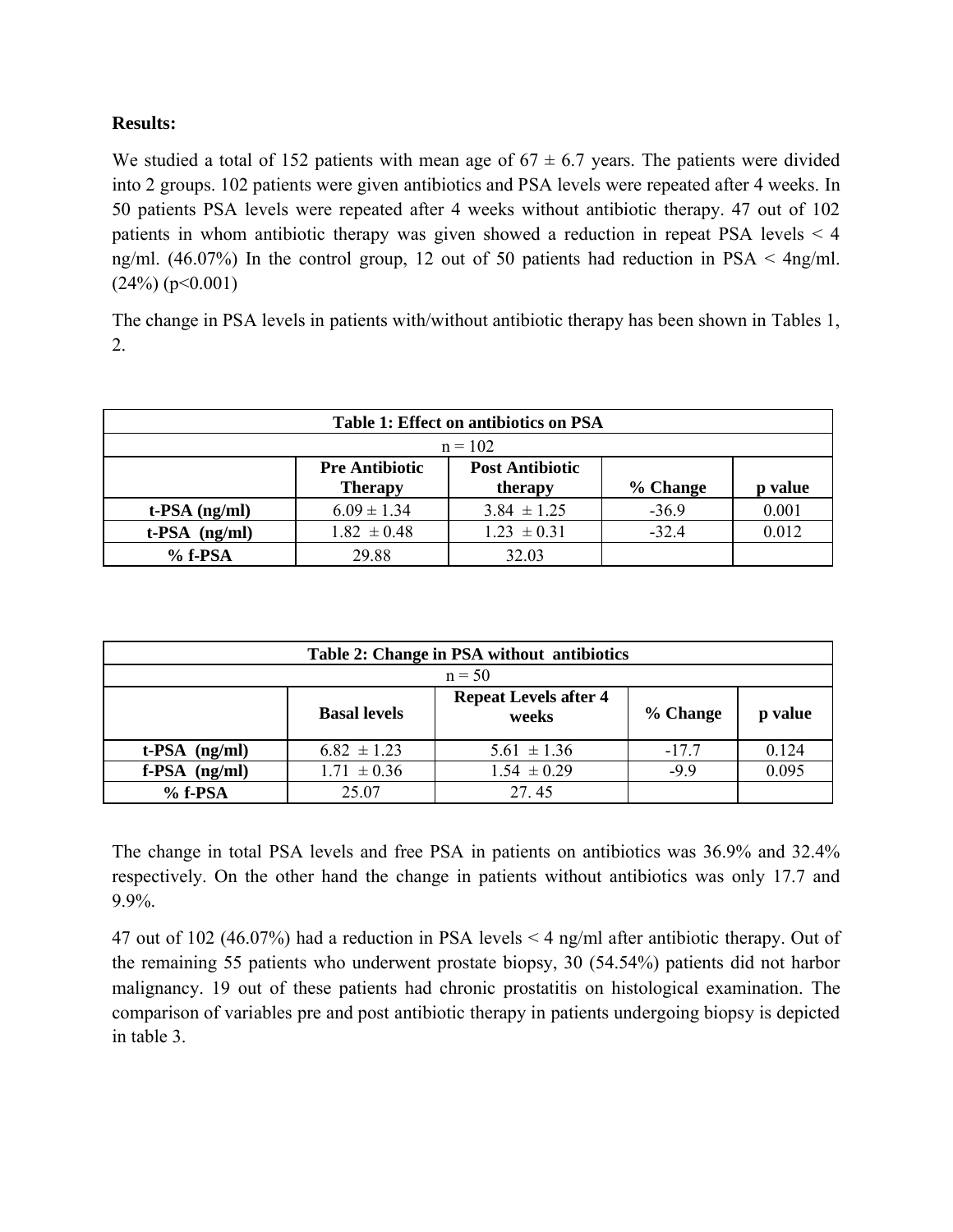|         | Table 3: $n = 55$                          |                                      |         |                                                   |                                             |         |  |  |
|---------|--------------------------------------------|--------------------------------------|---------|---------------------------------------------------|---------------------------------------------|---------|--|--|
|         | <b>Prostate Cancer (25)</b>                |                                      |         | Benign (30)                                       |                                             |         |  |  |
|         | Pre<br><b>Antibiotic</b><br><b>Therapy</b> | Post<br><b>Antibiotic</b><br>therapy | p value | <b>Pre</b><br><b>Antibiotic</b><br><b>Therapy</b> | <b>Post</b><br><b>Antibiotic</b><br>therapy | p value |  |  |
| t-PSA   |                                            |                                      |         |                                                   |                                             |         |  |  |
| (ng/ml) | $6.67 \pm 1.69$                            | $5.57 \pm 1.62$                      | 0.14    | $6.12 \pm 1.31$                                   | $4.56 \pm 1.61$                             | 0.001   |  |  |
| f-PSA   |                                            |                                      |         |                                                   |                                             |         |  |  |
| (ng/ml) | $1.17 \pm 0.43$                            | $1.04 \pm 0.54$                      | 0.012   | $1.91 \pm 0.47$                                   | $1.51 \pm 0.47$                             | 0.092   |  |  |
| % f-PSA | 17.54                                      | 18.6                                 |         | 31.05                                             | 33                                          |         |  |  |

Although mean total PSA (t-PSA) and Free-PSA (f-PSA) decreased after treatment in both groups, this reduction of t-PSA in patients with prostate cancer and f-PSA in patients without prostate cancer were not statistically significant. On the other hand, in patients without prostate cancer mean % f-PSA increased insignificantly after treatment whereas % F – PSA increased in patients with prostate cancer.

Receiver Operating Characteristics (ROC) curve analysis of both parameters (t-PSA and f-PSA) revealed that f-PSA was more sensitive for detection of malignancy (AUC –  $0.82 \pm 0.15$ ) as compared to  $t - PSA (AUC - 0.68 \pm 0.19)$ 

## **Discussion**

PSA has been identified as a gamma-semino protein from the seminal plasma. Wang et al. reported the possibility that PSA might be a tumor marker for prostate cancer and Papsidero et al. applied PSA to the clinical diagnosis of early prostate cancer and the follow- up of prostate cancer patients. (7,8) However, because PSA is a serine protease secreted by prostate epithelial cells as well as primary gastric, mammary gland, and breast cancer tissue, PSA is nonspecific to the prostate. (9) Moreover, the PSA level is increased by prostate cancer as well as by BPH, prostatitis, and other circumstances such as prostate biopsy, DRE, and acute urinary retention. This leads to potentially unnecessary biopsy procedures. Studies have revealed the lack of specificity of PSA measurement as the only biopsy indicator.

Prostate biopsy is generally recommended for men with total PSA greater than 4 ng/ml and palpably normal DRE as the rate of prostatic cancer detection in this population is 20% to 30%. This rate reflects the lack of specificity of PSA and remains a major problem for using PSA to screen for prostate cancer. Prostatic inflammation is thought to be a cause of PSA increase and several studies investigated the relationship between increased serum PSA and asymptomatic prostatic inflammation. (10,11) Some of these studies revealed that subclinical prostatic inflammation contributes to PSA increase in patients without clinically detectable prostate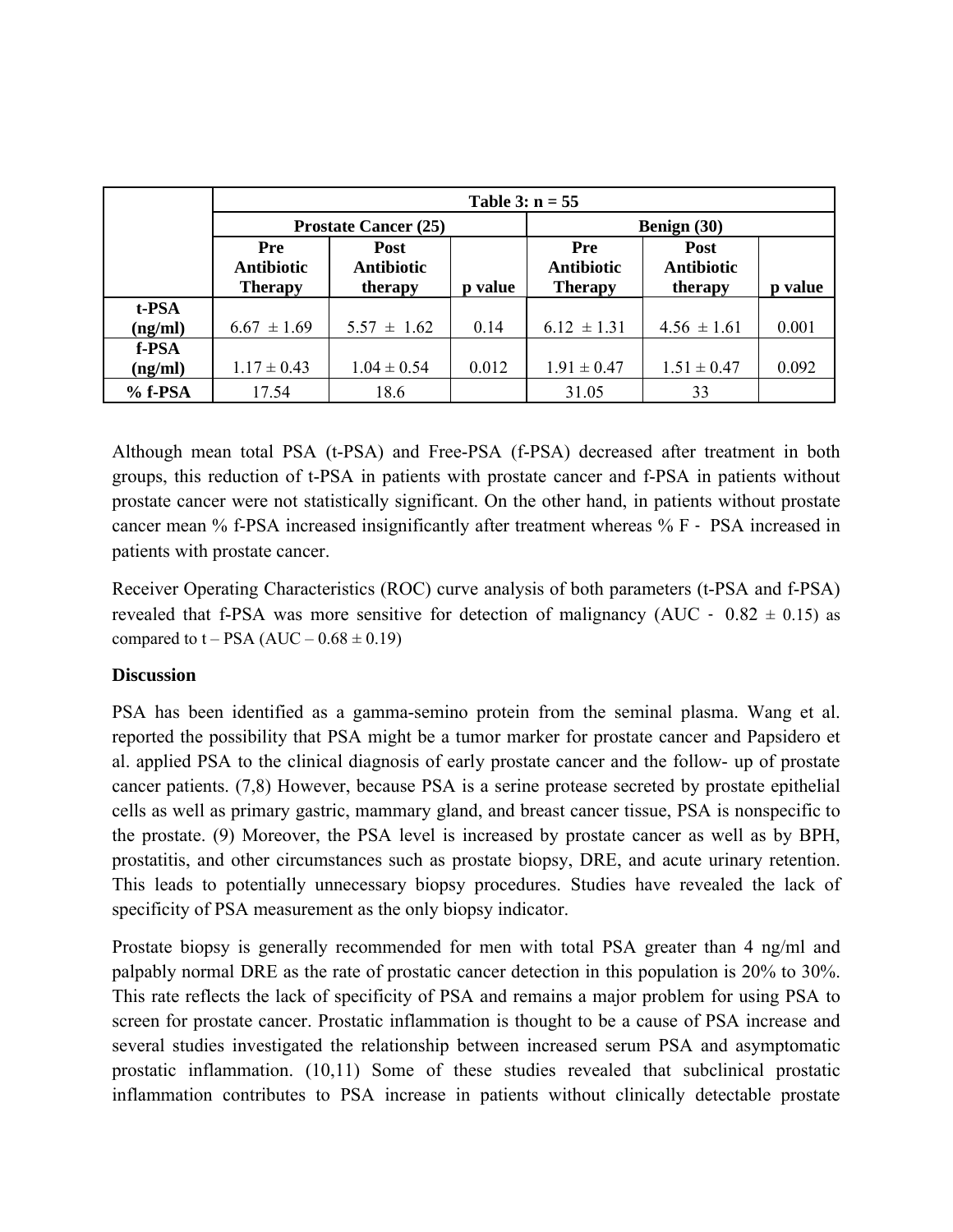cancer. In contrast, some others reported no significant influence of prostatic inflammation on serum PSA. (12,13)

Nadler et al. concluded that men with increased PSA and chronic prostatitis should be treated as one would treat any other patient screened for prostate cancer with an increased PSA. (14) Although disagreement exists with respect to the effect of prostatic inflammation on serum PSA, in daily practice antibiotics are often prescribed for men with newly increased PSA on the presumption that the patient has subclinical infectious prostatitis. (15)

Several studies regarding this issue used expressed prostatic secretion (EPS) or first urine following the prostatic massage (VB3) to demonstrate prostatic inflammation. (11) In our study we did not use EPS or VB3, as in daily practice many urologist prescribe antibiotics for men with a newly increased PSA.

In our study, antibiotic treatment resulted in reduction in PSA. This reduction in PSA was 36.9 % in our study and it has been reported as 23.4 to 30 % in other studies. (16) Although this reduction may partly be due to antibacterial therapy of prostate inflammation, one must also remember that a significant degree of biological variation can be observed in PSA in normal men. Komatsu and colleagues observed a physiological fluctuation in PSA from 10% to 20% in a screening population. (17)

Bozeman et al reported that in 44 of their 95 patients (46.3%) with PSA greater than 4 ng/ml, serum PSA decreased to less than 4 ng/ml after antibiotic treatment and these 44 patients were considered to have no clear indication for biopsy. (16) Similarly in our study PSA reduction to less 4 ng/ml was seen in 47/102 patients (46.07%). Karazanashvili and Managadze detected no cancer among their 37 patients in whom PSA concentration decreased to less than the 4 ng/ml level after antibiotic treatment. (18) In the study by Kaygısız et al PSA values decreased to less than 4 ng/ml after antibiotic therapy in 18 of 48 patients (37.5%) and 10 of these 18 patients underwent biopsy.10 None of these 10 patients had prostate cancer on biopsy. (11) In the study by Kobayashi et al the treatment response was a PSA decrease greater than 20% from baseline and 15 patients had such a response. Of these 15 patient, 9 underwent biopsy and had no cancer. The authors reported that watchful observation may be an optional tool for patients showing a significant PSA decrease following antibiotic treatment. (19)

It has been reported that % f-PSA will increase after prostatitis therapy. (20) Kaygısız et al also reported significantly reduced f-PSA and significantly increased % f-PSA after antibiotic therapy. (11) Like mean total PSA, in our study mean f-PSA also decreased after treatment.

Baltaci and colleagues observed that antibiotic therapy will decrease serum total prostate specific antigen, however it will not decrease the risk of prostate cancer even if the prostate specific antigen decreases to less than 4 ng/ml. Therefore, prescribing antibiotics for asymptomatic men with a newly increased prostate specific antigen may not be an appropriate method of management according to their study. (21)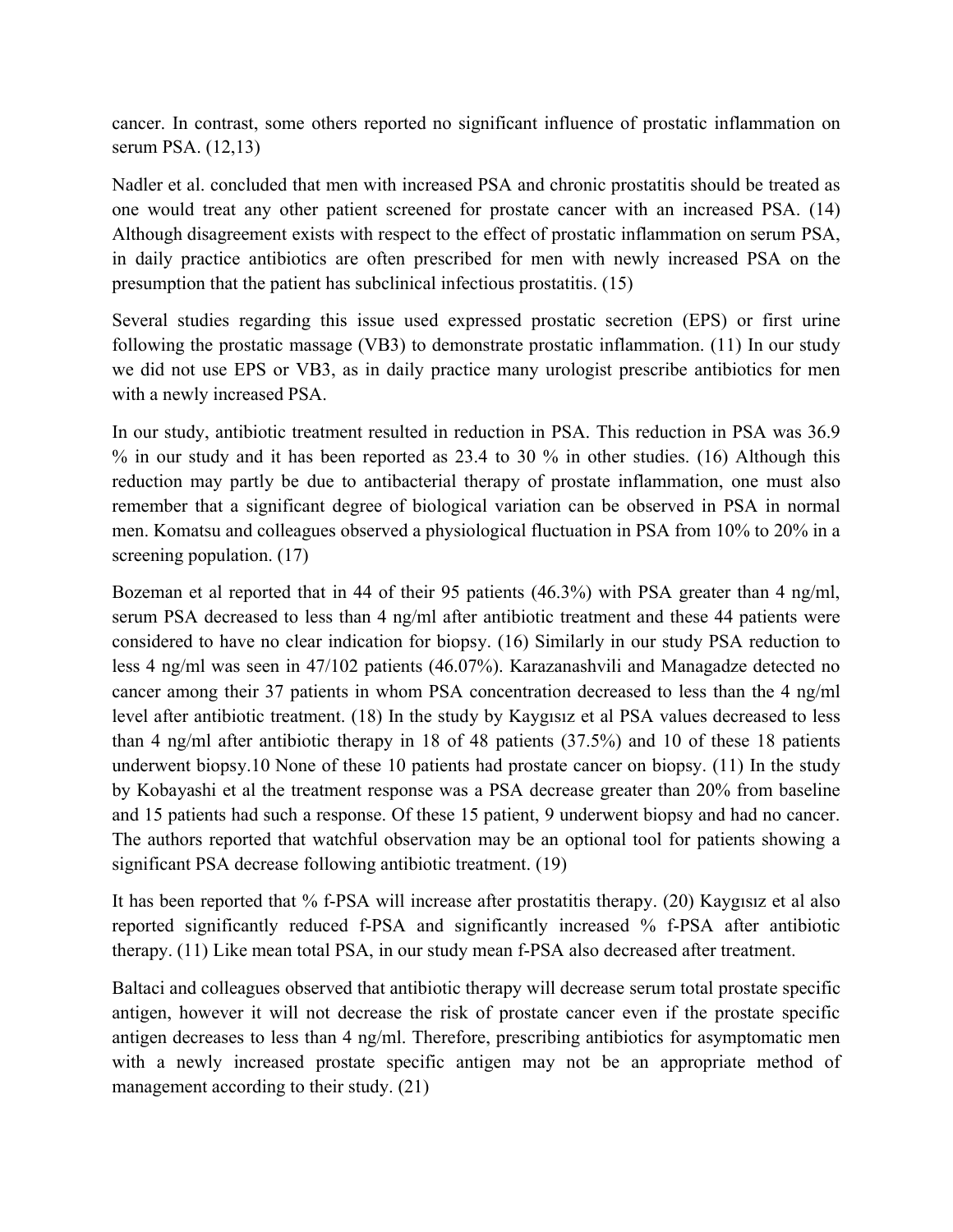Increasing drug resistance to commonly used antibiotics is an important point to address if one aims to evaluate the benefits of empirical antibiotic treatment. Several papers were published in last years which suggest that fluoroquinolones are not recommended for the first line or empirical therapy because of concerns regarding bacterial drug resistance. Data shows that patients with recent exposure to fluoroquinolones are more likely to develop sepsis caused by fluoroquinolone-resistant E. Coli after TRUS guided prostate biopsy. We did not observe any major biopsy-related complication including sepsis in our patients and we think that the search for the most appropriate antibiotic to be used in prostatitis and prostate biopsy patients should be continued.

## **Conclusions:**

Empirical antibiotic therapy significantly reduces PSA levels in males with clinically benign prostate with borderline elevated PSA (Between  $4 - 10$  ng/ml). A repeated value of PSA after one month course of antibiotics will help to select patients requiring prostate biopsy. Unnecessary prostate biopsies in patients with borderline elevated PSA can thus be avoided. Indian males may have increased incidence of subclinical prostatitis.

#### **References:**

- 1. Dalton DL. Elevated serum prostate-specific antigen due to acute bacterial prostatitis. Urology. 1989 Jun;33(6):465.
- 2. Neal DE, Clejan S, Sarma D, Moon TD. Prostate specific antigen and prostatitis. I. Effect of prostatitis on serum PSA in the human and nonhuman primate. The Prostate. 1992;20(2):105–11.
- 3. Gamé X, Vincendeau S, Palascak R, Milcent S, Fournier R, Houlgatte A. Total and free serum prostate specific antigen levels during the first month of acute prostatitis. Eur Urol. 2003 Jun;43(6):702–5.
- 4. Gerstenbluth RE, Seftel AD, MacLennan GT, Rao RN, Corty EW, Ferguson K, et al. Distribution of chronic prostatitis in radical prostatectomy specimens with up-regulation of bcl-2 in areas of inflammation. J Urol. 2002 May;167(5):2267–70.
- 5. Singh R, Cahill D, Popert R, O'Brien TS. Repeating the measurement of prostate-specific antigen in symptomatic men can avoid unnecessary prostatic biopsy. BJU Int. 2003 Dec; 92(9): 932–5.
- 6. Raaijmakers R, Wildhagen MF, Ito K, Pàez A, de Vries SH, Roobol MJ, et al. Prostate-specific antigen change in the European Randomized Study of Screening for Prostate Cancer, section Rotterdam. Urology. 2004 Feb;63(2):316–20.
- 7. Wang MC, Valenzuela LA, Murphy GP, Chu TM. Purification of a human prostate specific antigen. Invest Urol. 1979 Sep;17(2):159–63.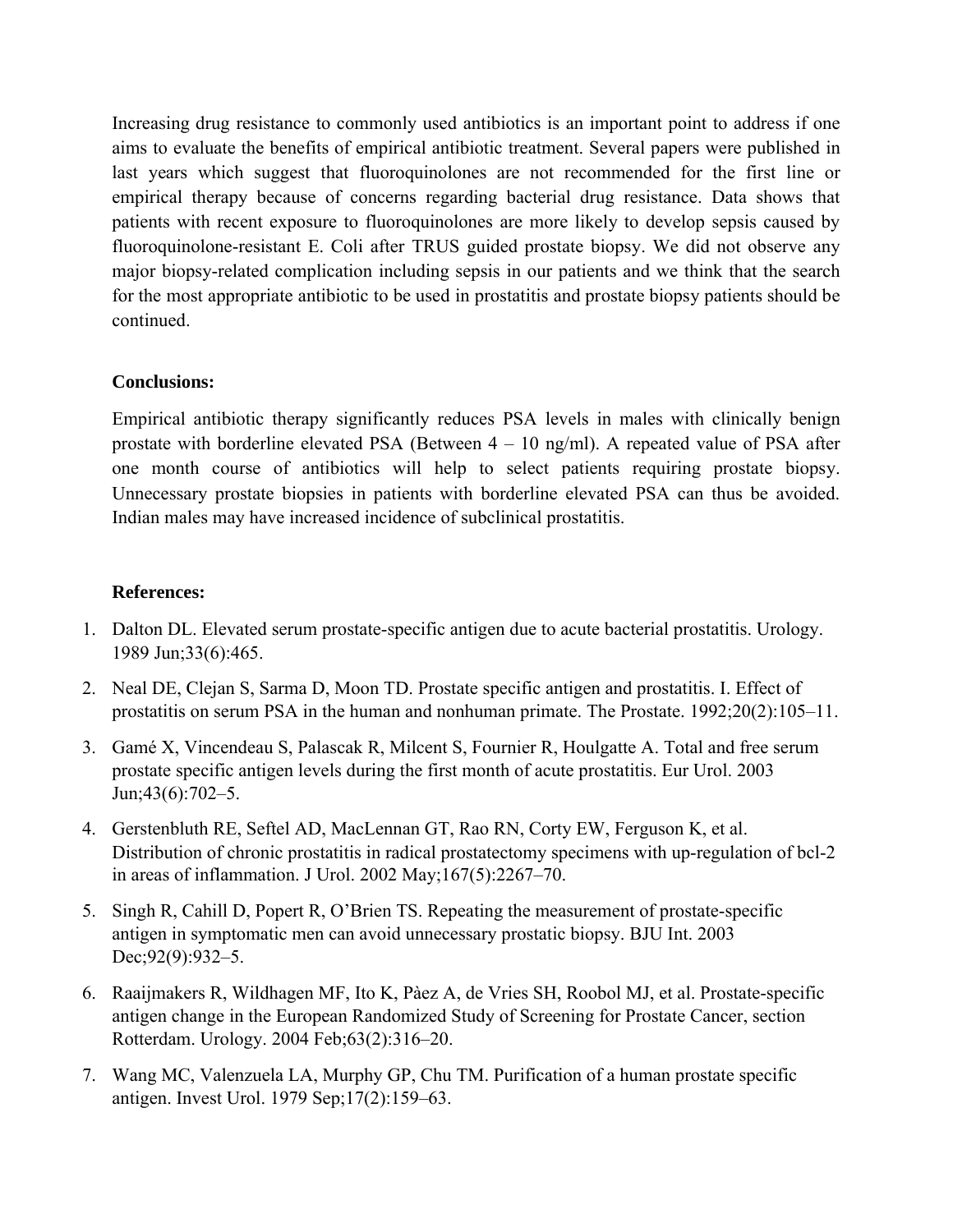- 8. Papsidero LD, Wang MC, Valenzuela LA, Murphy GP, Chu TM. A prostate antigen in sera of prostatic cancer patients. Cancer Res. 1980 Jul;40(7):2428–32.
- 9. Diamandis EP, Yu H. Nonprostatic sources of prostate-specific antigen. Urol Clin North Am. 1997 May;24(2):275–82.
- 10. Schaeffer AJ, Wu S-C, Tennenberg AM, Kahn JB. Treatment of chronic bacterial prostatitis with levofloxacin and ciprofloxacin lowers serum prostate specific antigen. J Urol. 2005 Jul;174(1):161–4.
- 11. Kaygisiz O, Uğurlu O, Koşan M, Inal G, Oztürk B, Cetinkaya M. Effects of antibacterial therapy on PSA change in the presence and absence of prostatic inflammation in patients with PSA levels between 4 and 10 ng/ml. Prostate Cancer Prostatic Dis. 2006;9(3):235–8.
- 12. Morote J, Lopez M, Encabo G, de Torres IM. Effect of inflammation and benign prostatic enlargement on total and percent free serum prostatic specific antigen. Eur Urol. 2000 May; 37(5): 537–40.
- 13. Kwak C, Ku JH, Kim T, Park DW, Choi KY, Lee E, et al. Effect of subclinical prostatic inflammation on serum PSA levels in men with clinically undetectable prostate cancer. Urology. 2003 Nov;62(5):854–9.
- 14. Nadler RB, Collins MM, Propert KJ, Mikolajczyk SD, Knauss JS, Landis JR, et al. Prostatespecific antigen test in diagnostic evaluation of chronic prostatitis/chronic pelvic pain syndrome. Urology. 2006 Feb;67(2):337–42.
- 15. Scardino PT. The responsible use of antibiotics for an elevated PSA level. Nat Clin Pract Urol. 2007 Jan;4(1):1.
- 16. Bozeman CB, Carver BS, Eastham JA, Venable DD. Treatment of chronic prostatitis lowers serum prostate specific antigen. J Urol. 2002 Apr;167(4):1723–6.
- 17. Komatsu K, Wehner N, Prestigiacomo AF, Chen Z, Stamey TA. Physiologic (intraindividual) variation of serum prostate-specific antigen in 814 men from a screening population. Urology. 1996 Mar;47(3):343–6.
- 18. Karazanashvili G, Managadze L. Prostate-specific antigen (PSA) value change after antibacterial therapy of prostate inflammation, as a diagnostic method for prostate cancer screening in cases of PSA value within 4-10 ng/ml and nonsuspicious results of digital rectal examination. Eur Urol. 2001 May;39(5):538–43.
- 19. Kobayashi M, Nukui A, Morita T. Serum PSA and percent free PSA value changes after antibiotic treatment. A diagnostic method in prostate cancer suspects with asymptomatic prostatitis. Urol Int. 2008;80(2):186–92.
- 20. Jung K, Meyer A, Lein M, Rudolph B, Schnorr D, Loening SA. Ratio of free-to-total prostate specific antigen in serum cannot distinguish patients with prostate cancer from those with chronic inflammation of the prostate. J Urol. 1998 May;159(5):1595–8.